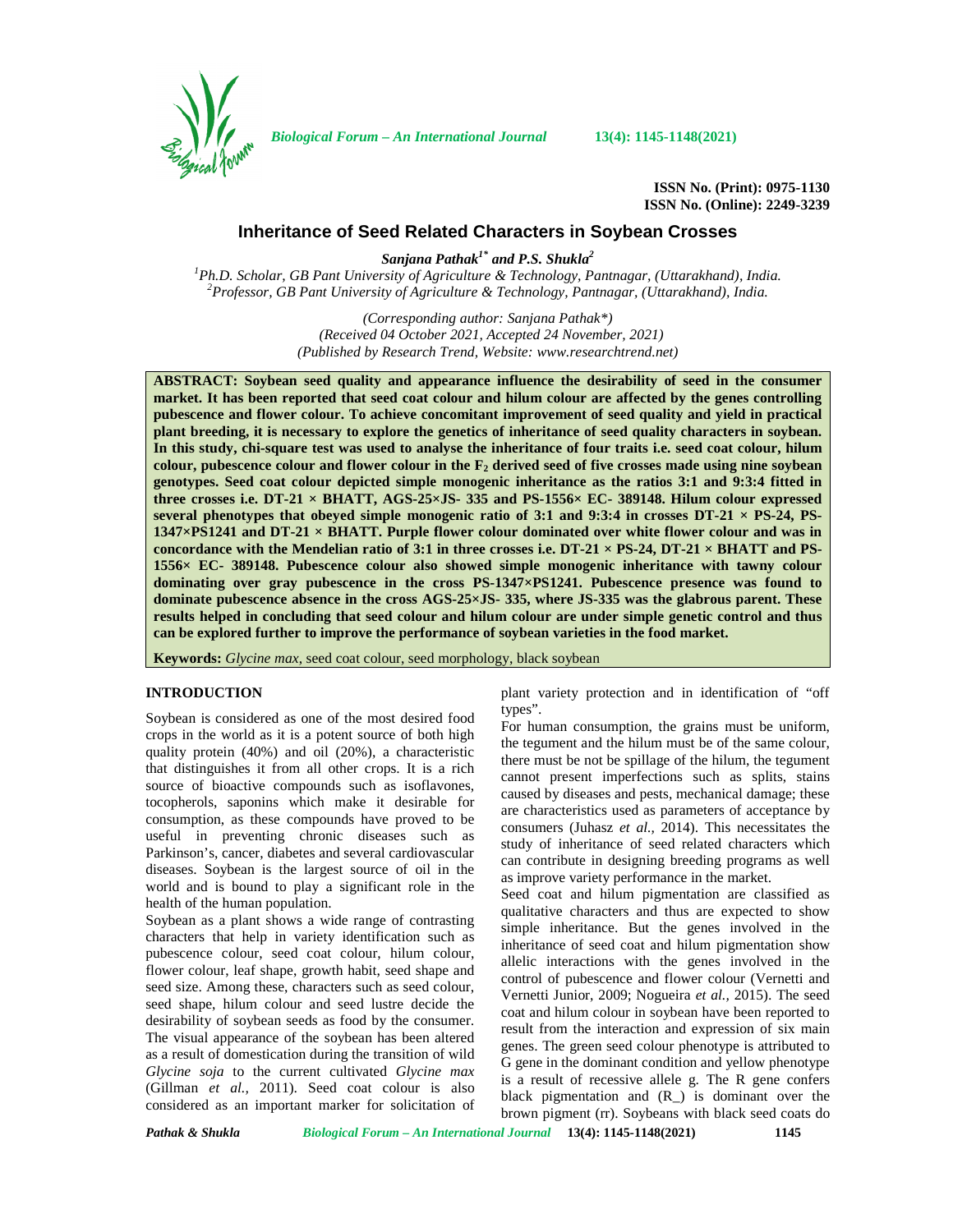not differ from the yellow commodity soybeans in seed composition and plant morphology, and the black seed coat is caused by the accumulation of flavonoids and anthocyanins in the epidermal layer of the soybean seed coat (Jo *et al.,* 2021). The inheritance of black and brown pigments is found to be independent of the green and yellow pigments (Yang *et al.,* 2010).

Gene T and gene W have been reported to be involved in the control of pubescence and flower colour respectively. Gene T expresses pubescence colour (T: dark brown,  $t^r$ : light brown, and t: gray) and also shows epistatic interaction over the allelic series R (Woodworth, 1921). Thus, R\_T\_ result in black seeded genotypes while rrT\_ gives the brown phenotype. A similar interaction has been observed between the gene W that controls flower color (W: purple, w: white) and gene R.

Several researchers have reported that similar looking varieties may show variation in seed quality traits after hybridization. The inheritance of morphological characters of soybean seed has been studied by several researchers since the early 1900s. Terao (1918) reported the involvement of both nuclear and cytoplasmic genes in the inheritance of green cotyledon phenotype in soybeans. The nuclear genes that control green seed colour (D1 and D2) have been recently cloned (Fang 2014). Seed coat pigmentation is under epistatic control of 5 genetic loci (I, T, W1, R, and O) and 6 genetic loci (W1, W2, W3, W4, Wm, and Wp) control flower pigmentation (Palmer *et al.,* 2004). A total of 14 loci distributed across ten chromosomes have been found to be associated with soybean seed coat colours using coding SNPs among natural populations (Song *et al.* 2016). Environment affects the intensity of pigmentation in seed coat which indicates that seed quality in soybean is a result of several factors apart from the genetics involved (Woodworth and Cole, 1924). Thus, exploring seed quality traits through hybridization will further improve our understanding of the genetics of these traits.

The study of pubescence, flower colour, seed coat colour and hilum colour will help in increasing the incorporation of better seed traits in breeder seed and further improve its acceptance in the market. The objective of this investigation was to examine the inheritance of seed coat colour, hilum colour, pubescence colour and flower colour in five crosses of soybean genotypes.

#### **MATERIAL AND METHODS**

Nine parents with contrasting characters were chosen for the present study. The traits of the parents used are enlisted in Table 1. Genetically pure seed of parents to be used as experimental material was obtained from AICRP, soybean breeding Department of Genetics and Plant breeding, College of Agriculture GBPUAT, Pantnagar for making crosses.

In *kharif* 2017-2018, five crosses were made using 10 parents that were planted in the soybean crossing block at Norman E. Borlaug Crop Research Centre, Pantnagar. In the next year i.e. *kharif* 2018-2019, parents along with crossed seed were planted for evaluation and same crosses were also made for  $F_1$  seed to be sown next year. Five crosses including 9 parents, their  $F_1$  and  $F_2$  generations along with the standard check PS-1572 were sown in a randomized block design with three replications in *kharif* 2019-2020 in 4 m rows with row to row distance of 45 cm and plant to plant distance of 10 cm. Each replication had the five crosses sown with 1 row each of the parents and  $F_1$ , along with 5 rows of the  $F<sub>2</sub>$  generation. The variety PS-1347 was used as a filler and PS-1572 as a standard check was planted at the borders. The crop was managed according to the procedures appropriate for the region.

The plants obtained in the  $F<sub>2</sub>$  generation were categorized under different phenotypic classes. The seed coat colour phenotype was expressed as yellow, black and yellow green. Hilum colour had three phenotypic classes i.e. black, dark brown and light brown. Flower colour had only two phenotypic variants i e. purple and white. Pubescence colour was classified into tawny and gray. Pubescence was completely absent in the genotype JS- 335, and thus the cross AGS-25  $\times$ JS- 335 was used for the analysis of inheritance of presence and absence of pubescence.

The crosses that were used to study the inheritance of seed colour are DT-21  $\times$  BHATT, AGS-25  $\times$  JS- 335 and PS-1556× EC- 389148. The inheritance of flower colour was studied in the crosses,  $DT-21 \times PS-24$ ,  $DT 21 \times$  BHATT and PS-1556 $\times$  EC- 389148 where only DT-21 and PS-1556 had white flowers. The crosses  $DT-21 \times PS-24$ ,  $PS-1347 \times PS-1241$ ,  $DT-21 \times BHATT$ were studied for the analysis of the inheritance of hilum colour. The analysis of inheritance of pubescence colour was done in two crosses i.e.  $PS-1347 \times PS-1241$ and AGS-25  $\times$  JS- 335 (Table 1).

| <b>Genotypes</b> |              | <b>Characters</b>          |                     |                          |                      |  |
|------------------|--------------|----------------------------|---------------------|--------------------------|----------------------|--|
|                  | $DT-21$      | <b>Seed Coat</b><br>Colour | <b>Hilum Colour</b> | <b>Pubescence Colour</b> | <b>Flower Colour</b> |  |
|                  |              | Yellow                     | Dark Brown          | Tawny                    | White                |  |
| 2.               | <b>PS-24</b> | Yellow                     | Dark Brown          | Tawny                    | Purple               |  |
| 3.               | PS-1347      | Yellow                     | Dark Brown          | Tawny                    | White                |  |
| 4.               | PS-1241      | Yellow                     | <b>Black</b>        | Gray                     | White                |  |
| 5.               | <b>BHATT</b> | <b>Black</b>               | <b>Black</b>        | Tawny                    | Purple               |  |
| 6.               | $AGS-25$     | Yellow-Green               | Dark Brown          | Tawny                    | Purple               |  |
| 7.               | $JS-335$     | Yellow                     | Dark Brown          | Absent                   | Purple               |  |
| 8.               | PS-1556      | Yellow                     | Dark Brown          | Tawny                    | White                |  |
| 9.               | EC-389148    | Yellow-Green               | Dark Brown          | Tawny                    | Purple               |  |

**Table 1: Parents used for hybridization and their contrasting characters**.

*Pathak & Shukla Biological Forum – An International Journal* **13(4): 1145-1148(2021) 1146**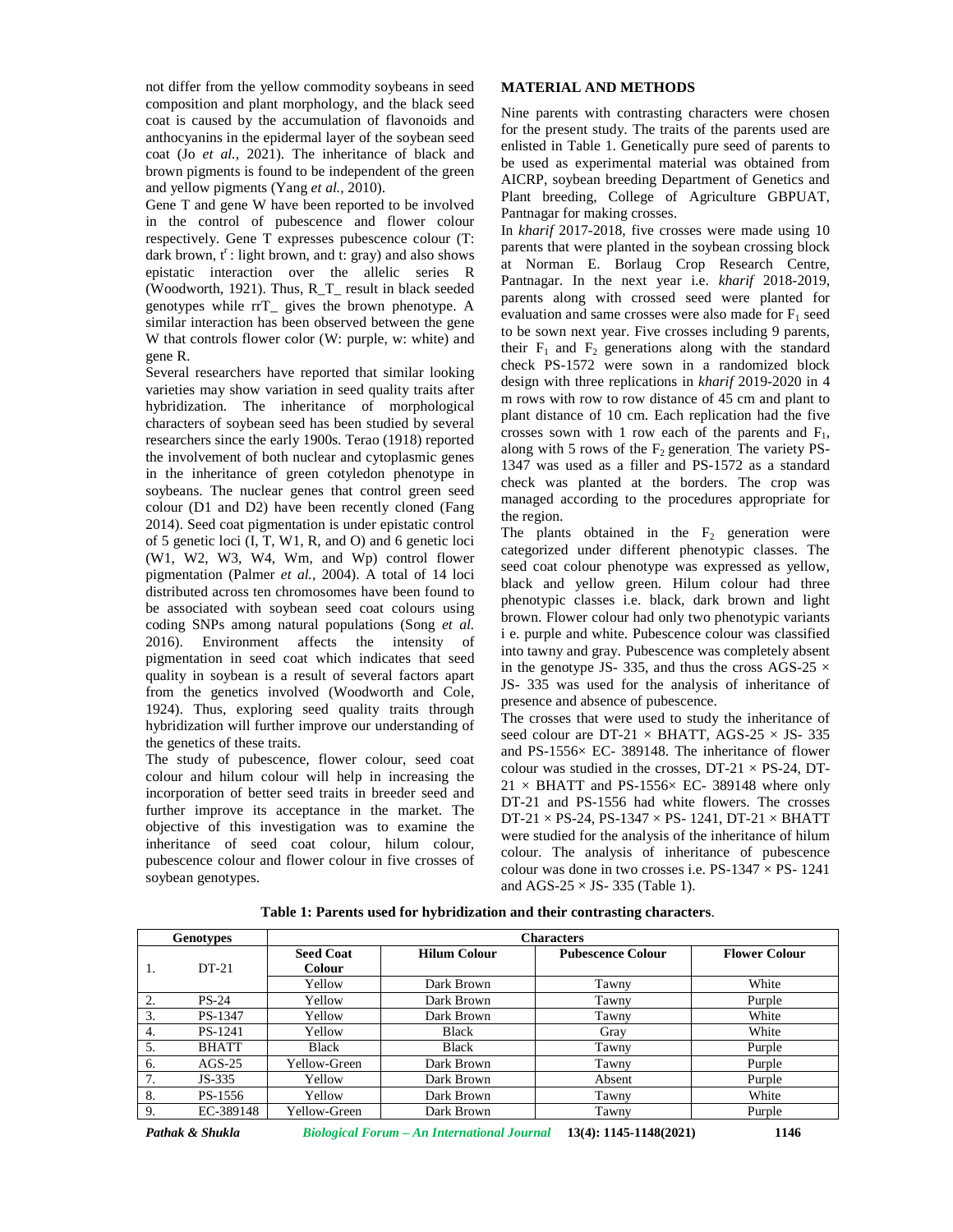The data obtained in the  $F_2$  generation for 300 plants was used for the calculation of observed and expected values to be used in chi-square test. Chi-square test was used to compare the frequencies of observed and expected values to verify the goodness of fit for the proposed gene models. The Genes software was used for the estimation of  $2$  (Cruz, 2013). The acceptance of the null hypothesis implied that the expected segregation ratios were significantly close to the observed values, at 5% probability.

#### **RESULTS AND DISCUSSION**

All the seeds in  $F_1$  generation depicted similar dominant phenotypic expression for the various morphological descriptors that were studied.  $^{2}=0.000;$  P=100% indicated that the  $F_1$  showed homogenous expression and no segregation was observed.

In the first cross, DT-21  $\times$  PS-24, segregation was observed for the traits hilum colour and flower colour. Dark brown hilum colour was found to be dominant over light brown hilum colour and the trait depicted simple monogenic inheritance  $(^{2}=0.231;$  P=0.631). Purple flower colour showed complete phenotypic dominance over white flower colour and the inheritance was monogenic in nature ( $^{2}$ =0.026; P=0.872). Both the colo traits complied to the (3:1) Mendelian ratio. Similar results have also been reported by Carpentieri-Pipolo *et al.,* (2007).

In the second cross that was used for this study, PS-  $1347 \times PS- 1241$  showed variation for pubescence colour and hilum colour. A chi-square value of  $\frac{2}{2}$ =0.22; P=0.637) was obtained for pubescence colour va where tawny pubescence colour dominated gray pubescence colour (Figure d) and was found to be in concordance with the monogenic Mendelian ratio of 3:1. Similar results have also been reported by Yan *et al.* (2020). Hilum colour showed goodness of fit for the ratio (9:3:4) with a chi-square value of  $\left(2=0.241; \right)$ P=0.886). Black hilum colour was found to be dominant over brown hilum colour. These findings are in agreement with the results reported by *Araujo et al.,* (2019).

The third cross that was made between DT-21 and BHATT (Fig. 1a and b) showed considerable variation

for seed colour, hilum colour and flower colour. Seed colour with a chi-square value of  $\left( \right.$   $2=0.068;$  P=0.966), obeyed the segregation ratio of (9:3:4). This cross produced seeds in three colours black, yellow and yellow green. Black seed colour was dominant over both yellow and yellow green as reported by Seo *et al.,* (1993). Black hilum colour dominated over dark brown hilum colour in the  $F_2$  population of this cross that was in accordance with the simple Mendelian ratio of (3:1). A chi-square value of  $(2=0.051; P=0.820)$  was obtained for hilum colour in this cross. The bleeding hilum trait was observed in very few seeds (10 seeds) of this cross (Fig. 1f). Flower colour obeyed the monogenic ratio of (3:1), where purple flower colour was dominant over white flower colour with a chi square value of ( $^{2}$ =0.051; P=0.820). These results were akin to the findings of Yang *et al.,* (2010) who carried out marker analysis for seed colour and flower colour inheritance in soybean. The inheritance black hilum/black seed coat has been described by Kovinich *et al.* (2011), Carpentieri-Pipolo *et al.* (2015) Yang *et al.* (2010) and Senda *et al.,* (2012).

The fourth cross  $AGS-25 \times JS-335$ , expressed variation for seed colour and pubescence presence. Yellow seed colour was dominant over yellow green seed colour and showed goodness of fit with a monogenic ratio of 3:1 with a chi-square value of ( $^{2}$ =0.545; P=0.46). JS-335 was the glabrous genotype in this cross with no hair on the plant and pods (Figure c). Presence of pubescence was dominant over absence which was depicted by the segregating  $F_2$  generation of this cross. A chi-square value of  $(\frac{2}{}=0.061; \text{ P}=0.805)$  was obtained for pubescence and this trait followed the simple monogenic ratio of 3:1.

The fifth cross used for this study  $PS-1556\times EC-$ 389148, showed variation for seed colour and flower colour. Yellow seed colour was dominant over yellow green seed colour and was found consistent with the Mendelian ratio of 3:1 with a chi-square value of  $\left( \right.$   $2=0.167;$  P=0.683). Flower colour had the same chi square value with purple flower colour dominating over white flower colour and fitted the monogenic ratio of 3:1.



### **CONCLUSION**

These results (Table 2) indicate that artificial hybridization is a way of exploring different morphological variations found in soybean seed. The crosses made in this study displayed significant variation for seed coat, hilum, pubescence and flower colour. The cross  $DT-21 \times BHATT$ , that was studied for the inheritance of black

and yellow seed coat colour, had several distinctly coloured seeds in its  $F_2$  generation. The simple genetic inheritance of the four traits studied in this investigation depict that the appearance of soybean seeds can be improved using simple breeding procedures so that